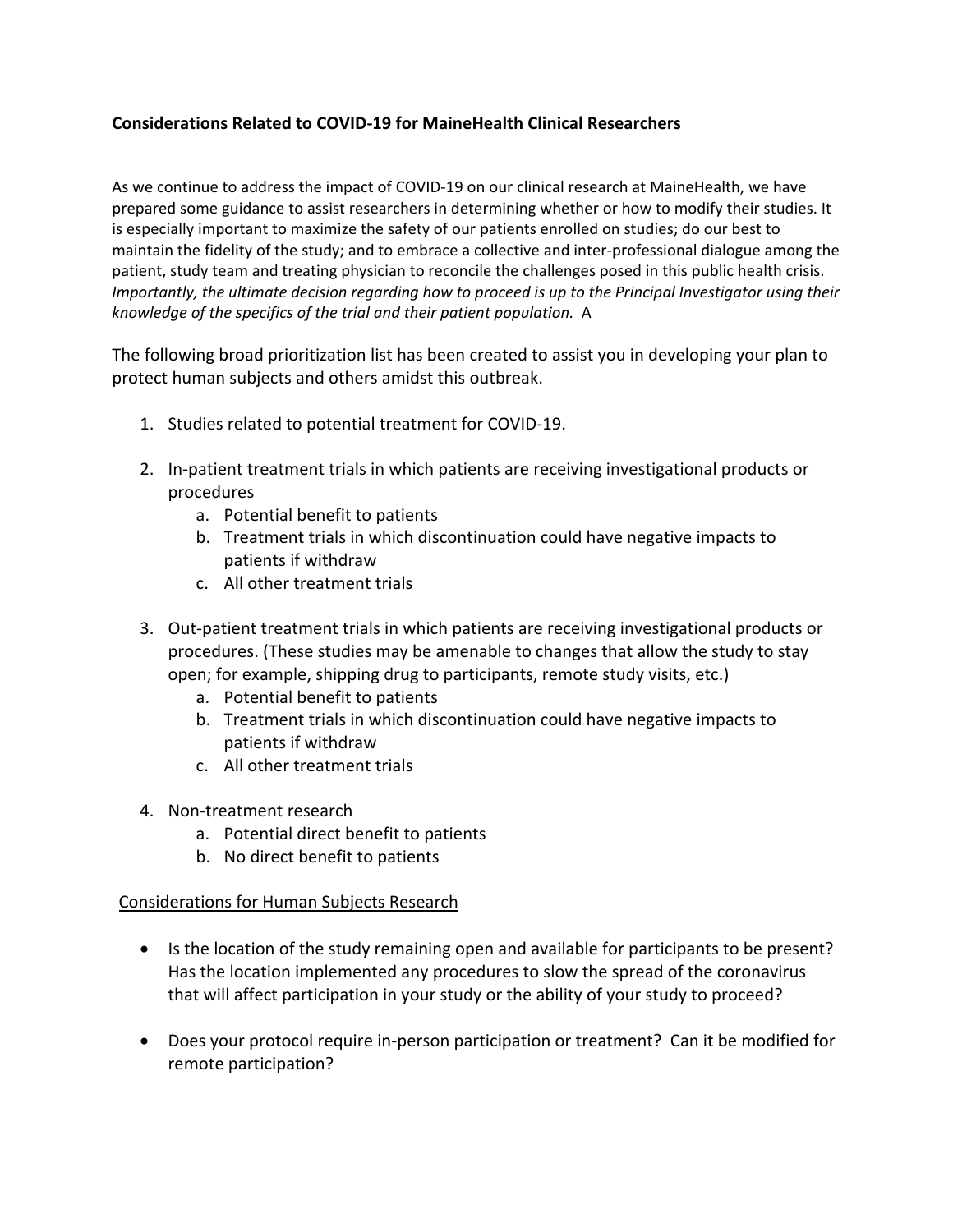- Does your protocol require in-person monitoring? Can it be modified for remote monitoring?
- Should your participants be screened for coronavirus as part of your inclusion/exclusion criteria?
- Would your data or results be affected if your participants had to self-quarantine or if they contracted coronavirus?
- Do any modifications made to your protocol and approved by the IRB due to the coronavirus also need to be reflected in ClinicalTrials.gov?

Both the Common Rule and FDA regulations require that prospective IRB approval be granted for changes in research *except where necessary to eliminate apparent immediate hazards to the human subjects*.

**Due to the potential exceptional impact of the declared public health emergency, we want to assure our community that we will be doing our part to help you continue your research.** 

*The ultimate decision regarding how to proceed is up to the Principal Investigator using their knowledge of the specifics of the trial and their patient population. Please contact us with questions:* 

Human Research Studies – Emily Berg (207-661-4471 or berge@mmc.org)

Clinical Trials – Krista Garrison (207‐396‐8074 or GARRIK@mmc.org)

Sponsored Programs – Michele Locker (207‐396‐8144 or LOCKEM@MMC.ORG)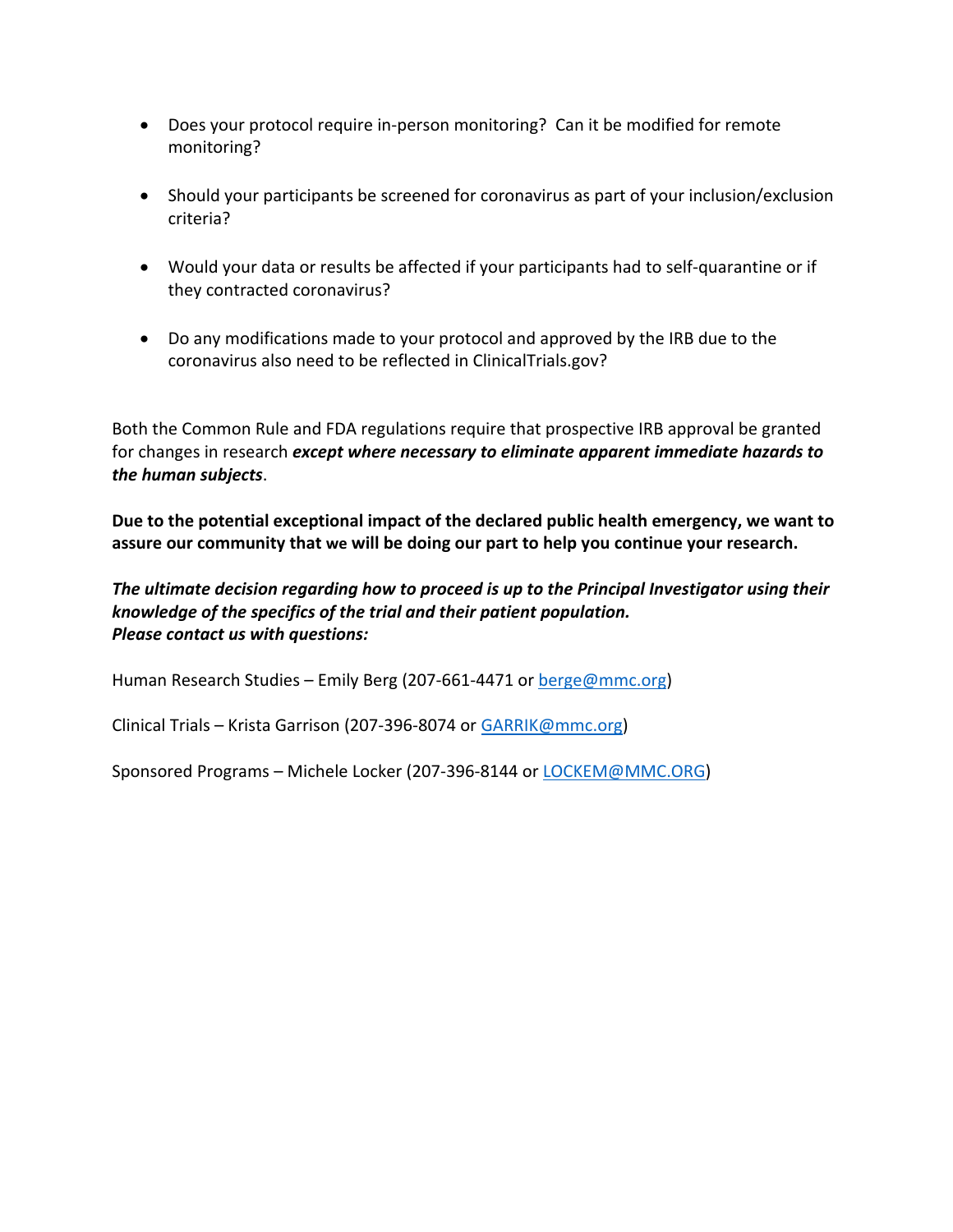## **Considerations Related to COVID‐19 for Researchers**

As we continue to address the impact of COVID‐19 on our research at MaineHealth, we have prepared some guidance to assist researchers in determining whether or how to modify their studies.

#### Please consider the points below for your research.

- What would the impact be to my research and sponsored programs if I had to selfisolate for two weeks?
- What would the impact be to my research and sponsored programs if more than one of my research staff had to self‐isolate for two weeks?
- What would the impact be to my research and sponsored programs at MaineHealth if all research staff had to work remotely?
- What would the impact be to my research and sponsored programs if the event duration were two, four, or six weeks?

## Here are some additional ways to begin assessing the potential impact of the coronavirus on your research:

- Are there any studies involving participants, animals, ingredients, or experiments that would be adversely affected? If so, what plans should be put in place to allow for them to continue or allow for them to be stopped and later resumed in the least impactful way?
- What standing purchasing orders or human resource issues might be impacted?
- Would data collection/analysis/storage be impacted?
- What costs would be associated with these impacts?
- What regulatory approvals will expire soon and might be impacted if they are not renewed? Can they be renewed early?
- Are there any collaborators that need to be notified?
- What sponsor reports or deadlines might be due during this time period?
- Would the impact of these actions warrant a for-cost or no-cost extension request for any of my sponsored projects?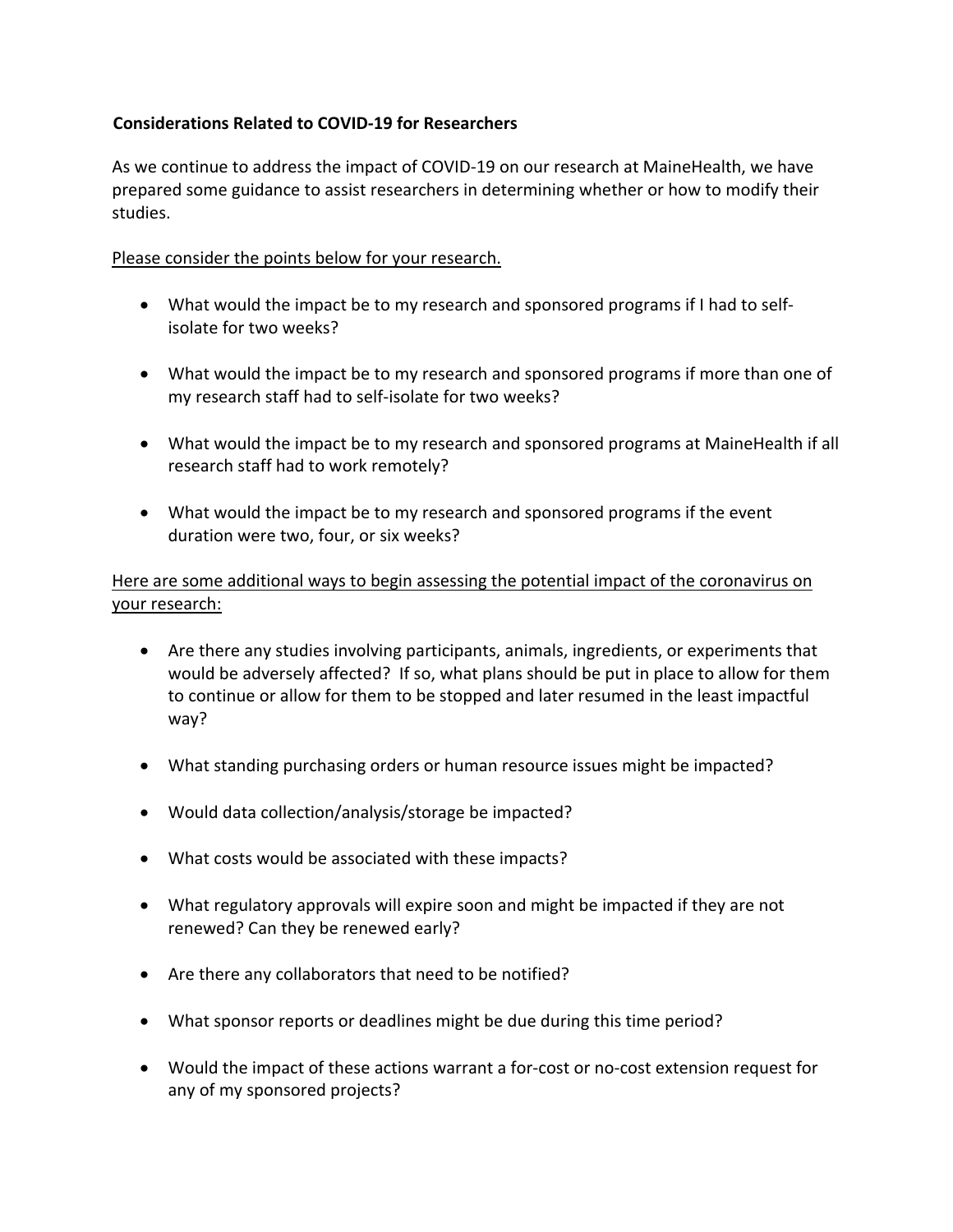What notice might I need to give sponsors or regulators if the research is going to be paused or significantly delayed beyond a couple of weeks?

#### Considerations for Environmental Health and Safety

*Most considerations for environmental health and safety would only come into play should critical lab staff with unique knowledge be unavailable.* 

- Do you have a limited number of critical lab staff with unique knowledge? Are there others in your lab who can be cross-trained?
- Does your lab operate machines that use active cooling through liquid gasses, dry boxes, or inert boxes using gas blankets? What would happen if materials like liquid gasses, CO2, nitrogen, or dry ice become unavailable?
- How frequently are you saving or freezing samples of your cell cultures?
- Do you have long-term experiments that might benefit from more frequent preservation?
- Do you have the requisite local knowledge to do controlled shutdowns of complex machines or devices such as NMRs without on-site help from the company?
- Have you shared with MMCRI the locations and amounts of materials that are air, water, or otherwise unstable for observation in case of lab closure?

**Once you have considered the potential impact, please take appropriate steps to implement any necessary actions.** 

**Due to the potential exceptional impact of the declared public health emergency, we want to assure our community that we will be doing our part to help you continue your research.** 

#### *Please contact us with questions:*

Animal Research Studies – Kelly Crowe (207-396-8195 or KCrowe@mmc.org)

Human Research Studies – Emily Berg (207-661-4471 or berge@mmc.org)

Clinical Trials – Krista Garrison (207‐396‐8074 or GARRIK@mmc.org)

Sponsored Programs – Michele Locker (207-396-8144 or LOCKEM@MMC.ORG)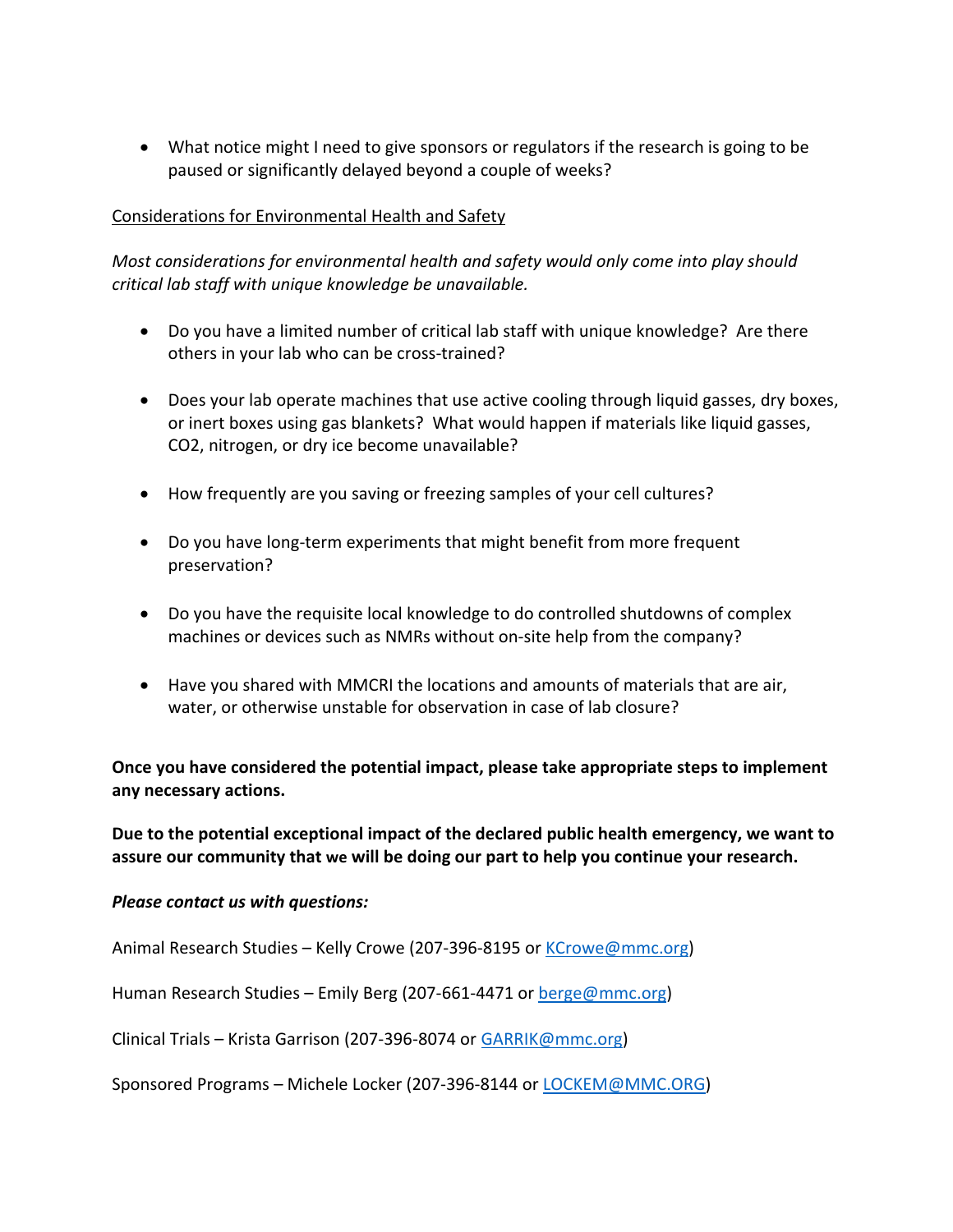Environmental Health and Safety – Bill Meggison (207-396-8786 or WMeggison@mmc.org)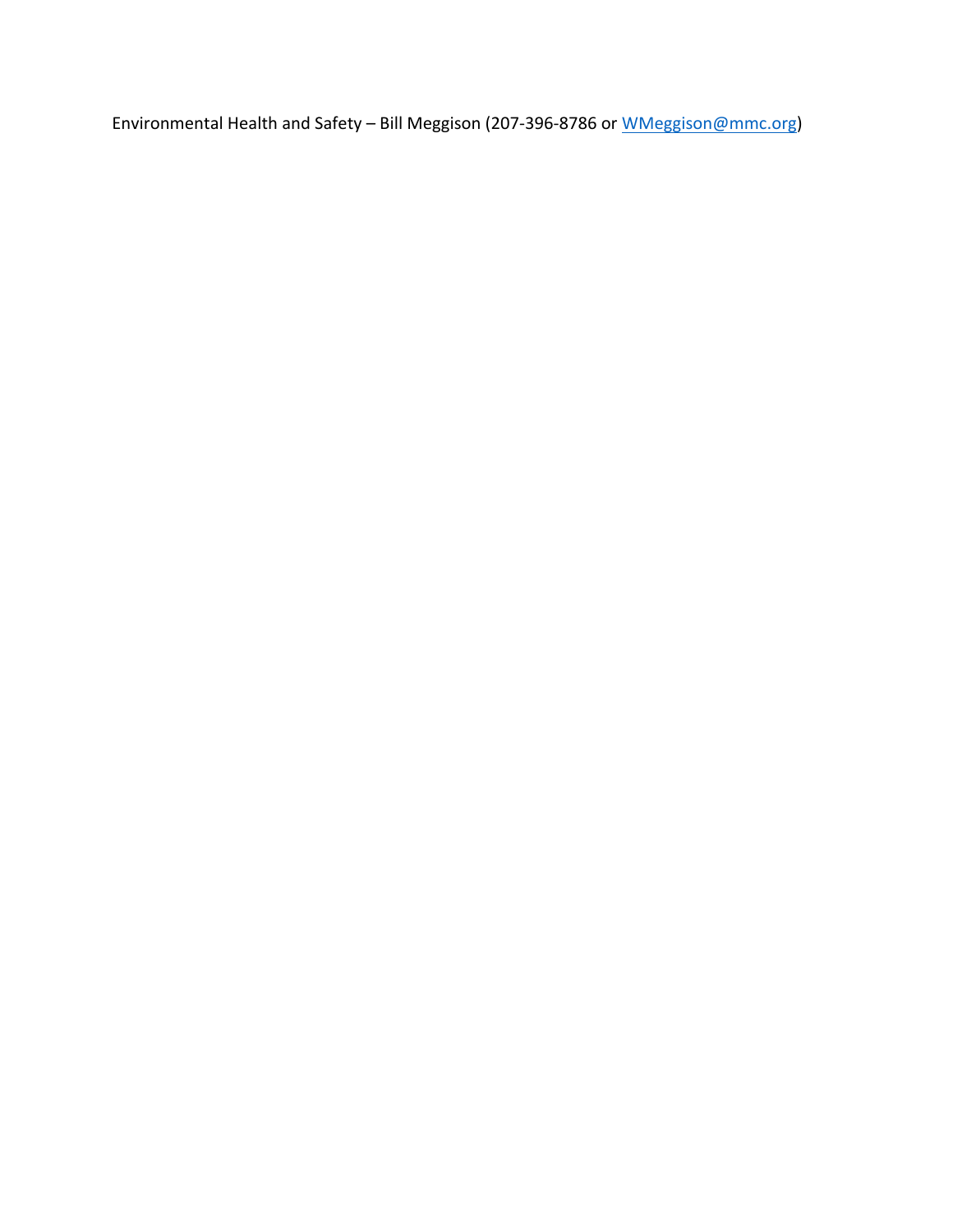# **Additional Resources related to COVID‐19 Research**

#### **Additional Resources:**

American College Health Association: https://www.acha.org/documents/resources/guidelines/ACHA\_Preparing\_for\_COVI D‐19\_March‐3‐2020.pdf

Association of American Medical Colleges: https://www.aamc.org/coronavirus‐resources

Association of Public and Land‐grant Universities Responses to Coronavirus: https://www.aplu.org/news‐and‐media/communications‐resources/coronavirus/

Centers for Disease Control: https://www.cdc.gov/coronavirus/2019‐ncov/community/colleges‐ universities/index.html

Coronavirus COVID‐19 Global Cases by Johns Hopkins CSSE:

https://gisanddata.maps.arcgis.com/apps/opsdashboard/index.html#/bda7594740fd4029942346 7b48e9ecf6

Council on Governmental Relations: FAQs Regarding COVID‐19's Impact to Federal Awards: https://www.cogr.edu/faqs‐regarding‐covid‐19s‐impact‐federal‐awards

COVID‐19 ("Coronavirus") Information and Resources for Schools and School Personnel (Department of Education) https://www.ed.gov/coronavirus

Department of State Travel Advisories: https://travel.state.gov/content/travel/en/traveladvisories/traveladvisories.html/

FDA Guidance on Conduct of Clinical Trials of Medical Products during COVID‐19 Pandemic: https://www.fda.gov/media/136238/download

Guide for Developing High‐Quality Emergency Operations Plans for Institutions of Higher Education (2013): https://rems.ed.gov/docs/REMS\_IHE\_Guide\_508.pdf

Guidance for Interruptions of study related to Coronavirus (Department of Education): https://www.cdc.gov/coronavirus/2019‐ ncov/communhttps://ifap.ed.gov/electronic‐ announcements/030520Guidance4interruptionsrelated2CoronavirusCOVID19ity/guidance-iheresponse.html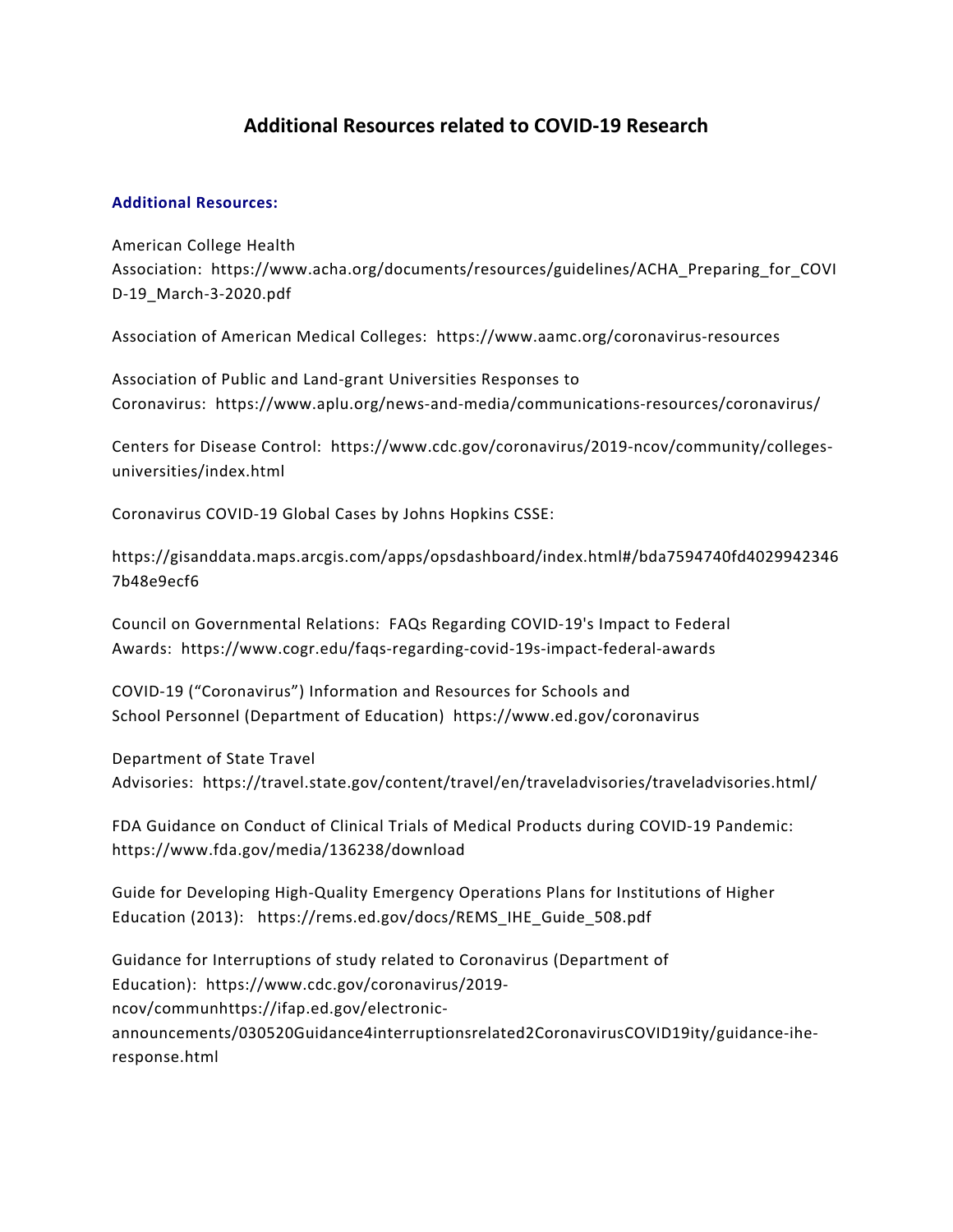Interim Guidance for Administrators of US Institutions of Higher Education (IHE) to Plan, Prepare, and Respond to Coronavirus Disease 2019 (COVID‐19): https://www.cdc.gov/coronavirus/2019‐ ncov/community/guidance‐ihe‐response.html

NAFSA: Association of International Educators COVID ‐19 Information and Resources: https://www.nafsa.org/regulatory‐information/coronavirus‐critical‐resources

NASA Administrator Statement on Agency Coronavirus Status: https://www.nasa.gov/press‐ release/nasa‐administrator‐statement‐on‐agenc...https://www.nasa.gov/press‐release/nasa‐ administrator‐statement‐on‐agency‐coronavirus‐status

NCI:

https://www.ncicirb.org/system/files/Interim\_Guidance\_Clinical\_Trial\_Activities\_Affected\_%20by\_Nove l\_Coronavirus\_3‐13‐2020\_0.pdf

COVID‐19 Resources for Applicants and Recipients of NIH Funding https://nexus.od.nih.gov/all/2020/03/13/covid-19-resources-for-applicants-and-recipients-of-nihfunding/

NIH Extramural Response to Natural Disasters and Other Emergencies: https://grants.nih.gov/grants/natural\_disasters.htm

NIH‐Funded Clinical Trials and Human Subjects Studies Affected by COVID‐19: https://nexus.od.nih.gov/all/2020/03/17/guidance‐for‐nih‐funded‐clinical‐trials‐and‐human‐ subjects‐studies‐affected‐by‐covid‐19/

NIH NIAID: Coronavirus Resources for Researchers: https://www.niaid.nih.gov/diseases‐ conditions/coronavirus‐resources

Office of Laboratory Animal Welfare (OLAW) Disaster Planning and Response Resources: https://olaw.nih.gov/resources/disaster‐planning.htm

PRIM&R:COVID‐19 and Coronavirus: Updates for the Oversight Community: https://blog.primr.org/covid‐19‐and‐coronavirus‐updates‐for‐the‐oversight‐ community/

Resources of Institutes of Higher Education (CDC): https://www.cdc.gov/coronavirus/2019‐ ncov/community/colleges‐universities/index.html

Smart Traveler Enrollment Program (Department of State) https://step.state.gov/step/

State and Territorial Health Department Websites: https://www.cdc.gov/publichealthgateway/healthdirectories/healthdepartments.htm l